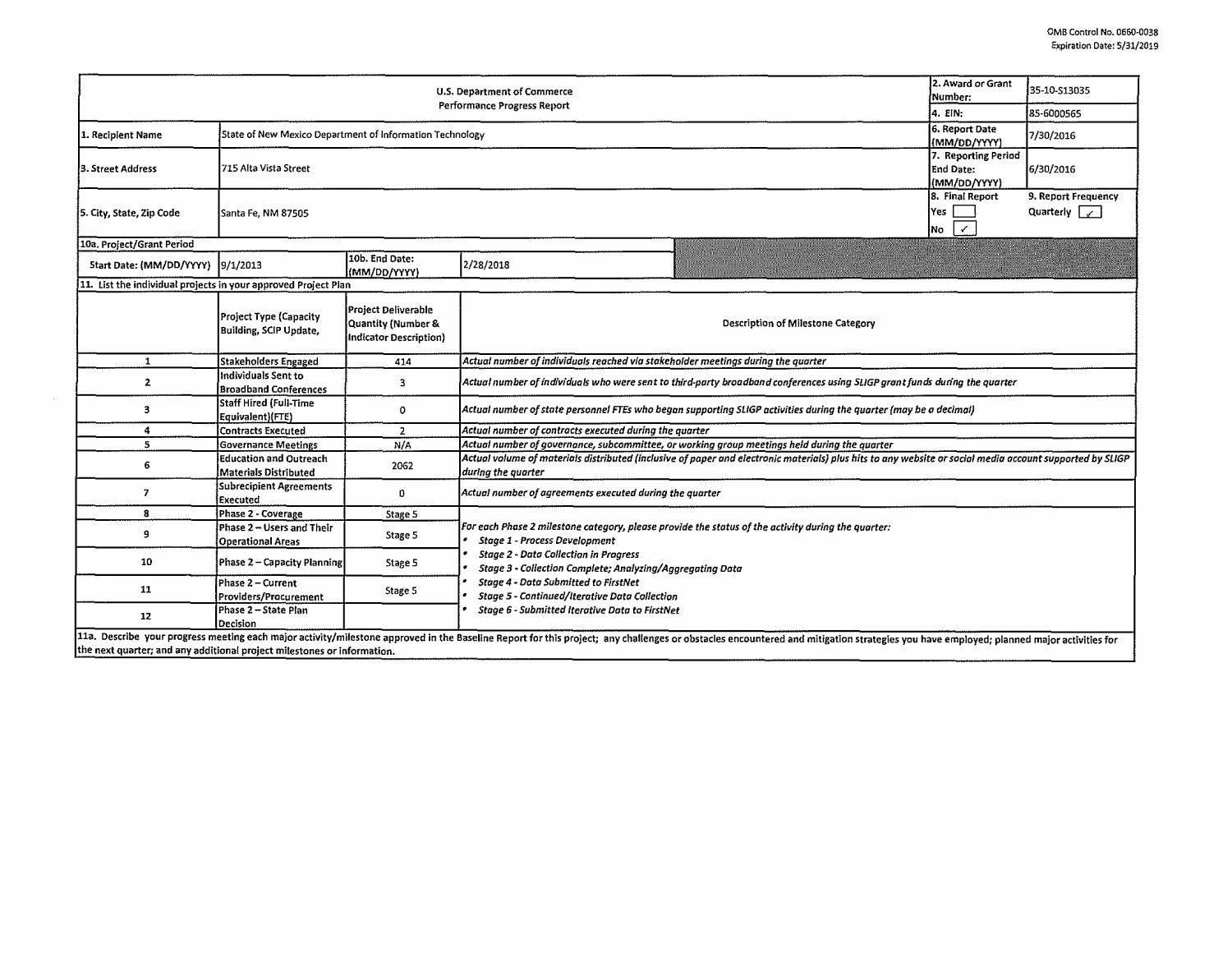## **r:stoxeno1aer·F~:~**

Annual Meetings:

06/21/2016, DoIT hosted the 2nd Annual State and Local Implementation Grant Program (SLIGP) Meeting. A total of ninety-five (95) people registered, and seventy-nine (79) attended representing all regions of the state. Part

urban, rural and tribal communities, and included law enforcement officers, fire fighters, emergency medical professionals, emergency management professionals and othersOther Meetings:

• 06/06/2016 Presented at the NM Association Meeting held in Hobbs, New Mexico forty (40) stakeholders in attendance.

• 06/23/2016 2nd Annual Meeting Post Survey were distributed to the seventy-nine (79) stakeholders in attendance.

• 04/11/2016 CBPTest Scenario final details scenario conference call three (3) stakeholders in attendance.

• 04/18/2016 WSMR interference testing conference call four (4) stakeholders in attendance.

• 04/22/2016 Consultation Task Teams (CTTs) meeting four (4) stakeholders in attendance.

• 04/27/2016 CBP scenario tests three (31 stakeholders in attendance.

• 04/28/2016 WSMR interference testing conference call five (5) stakeholders in attendance.

• 05/04/2016 At the Department of Homeland Security and Emergency Management provided an overview of the NMPSBN/FirstNet twenty-three (23) stakeholders in attendance.

• 05/06/2016 New Mexico Association of Chiefs of Police held at the Embassy Suites, Albuquerque, New Mexico thirty-nine (39) stakeholders in attendance.

• 05/09/2016 Department of Homeland Security/ First Responder Spectrum Coordination Meeting two (2) stakeholders in attendance.

• 05/09/2016 Department of Homeland Security/ First Responder Spectrum Coordination Meeting two (2) stakeholders in attendance.

• 05/23/2016 - 5/23/2016 WSMR interference testing conference call five (SI stakeholders in attendance.

• 05/ZS/2016 Arizona New Mexico Telecommunications Association Inc. meeting held at Buffalo thunder resort one-hundred (100) stakeholders (92 in attendance+ 8 board members)

• OS/31/2016 OHS First Responder Spectrum Coordination Meeting five (Sl stakeholders in attendance.

• 06/03/2016 WSMR interference testing conference call five (S) stakeholders in attendance.

• 06/06/2016 OHS First Responder Spectrum Coordination Meeting two (2) stakeholders in attendance.

• 06/13/2016 OHS First Responder Spectrum Coordination Meeting two {2) stakeholders In attendance.

• 06/14/2016 Balloon Fiesta Meeting two {2l stakeholders in attendance.

• 06/22/2016 Quality of Service, Priority and Preemption (QPP) Consultation Task Team (CTTl four (4) stakeholders in attendance.

• 06/23/2016 **NM** Association of Counties annual Conference one (1) stakeholder in attendance.

• 06/27/2016 OHS First Responder Spectrum Coordination Meeting two (2) stakeholders in attendance.

 $\cdot$  06/28/2016 Balloon Fiesta Meeting two (2) stakeholders in attendance.

Surveys:

Seventy-nine {79) surveys were distributed via SurveyMonkey to attendees of 2nd Annual Meeting.

Broadband Conferences:

• 2016 semi-annual Spring First Net Single Point of Contact (SPOC) In-Person Meetlng 04/12/2016 in Mcledan, Virginia; two (2) DolT staff attended.

• 5/15/2016-S/17/2016 APCO Broadband Summit, Washington DC; one (1) DolT staff attended.

Contract Executions:

• 2016 2nd Annual Meeting- event planner, Kesselman-Jones contract in the amount of \$26,466.31.

• CTS Consolidated Telecom Services, contract amendment in the amount of \$25,749.10

Education and Outreach Materials:

• 06/21/2016 Seventy-Nine (79) Education and Outreach material packets were handed out at the 2nd Annual Meeting.

• The New Mexico FirstNet website had a total of 1,983 access hits this quarter.

Phase 2/Stages 2-5 - Coverage, Users and Their Operational Areas, Capacity Planning (Data Collection):

Stage-1 Process Development (complete);

State-2 Data Collection in progress (first round complete);

Stage-3 Collection complete, analyiing/aggregating data (first round complete);

Stage-4 Data submitted to FirstNet (first round complete); and

Stage-5 Continued/iterative data collection (planning phase in process).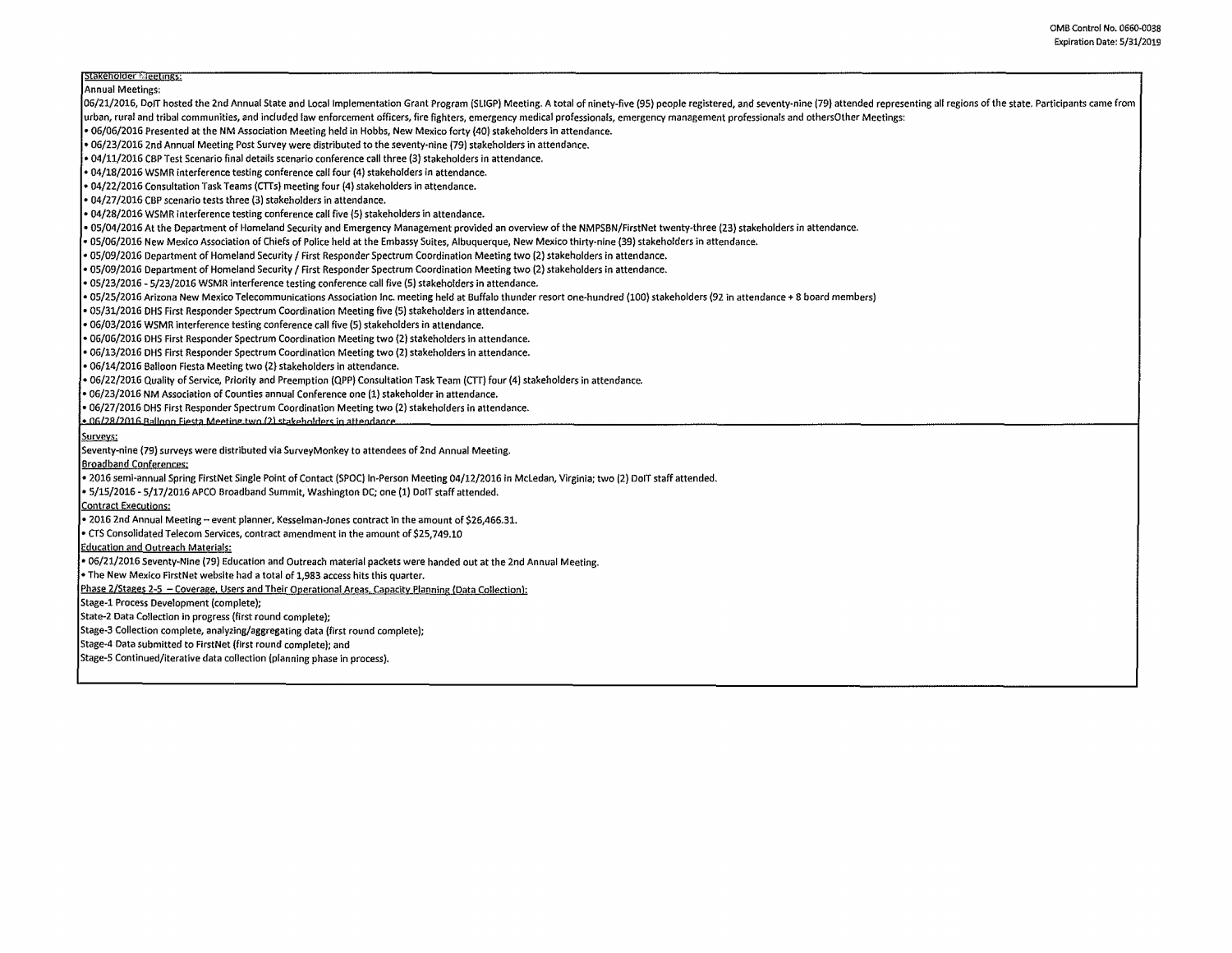Challenges/Obstacles:

• Establishing mutually agreeable dates to conduct Tribal outreach meetings.

• Increase attendance to regional meetings.

• Enhance the New Mexico FirstNet website to attract more stakeholders

• Enhance the second round of data collection.

State Match \$394,387.18:

• Federal Engineering Inc. Contact for LTE Capabilities Assessment \$113,526.24

• Federal Engineering Inc. Contact for LTE Needs Assessment/Gap Analysis \$37,316.92

• Business Analysis Position for the State's FY2014 (\$47,919.08 Salary and \$21,617.19 Fringe) for a total of \$69,536.27

• Business Analysis Position for the State's FY201S (\$62,879.23 Salary and \$24,751.90 Fringe) for a total of \$87,631.13

• Business Analysis Position for the State's FY2016 (\$61,861.88 Salary and \$24,514.74 Fringe) for a total of \$86,376.62

11b. If the project team anticipates requesting any changes to the approved Baseline Report in the next quarter, describe those below. Note that any substantive changes to the Baseline Report must be approved by the Depart Commerce before implementation.

N/A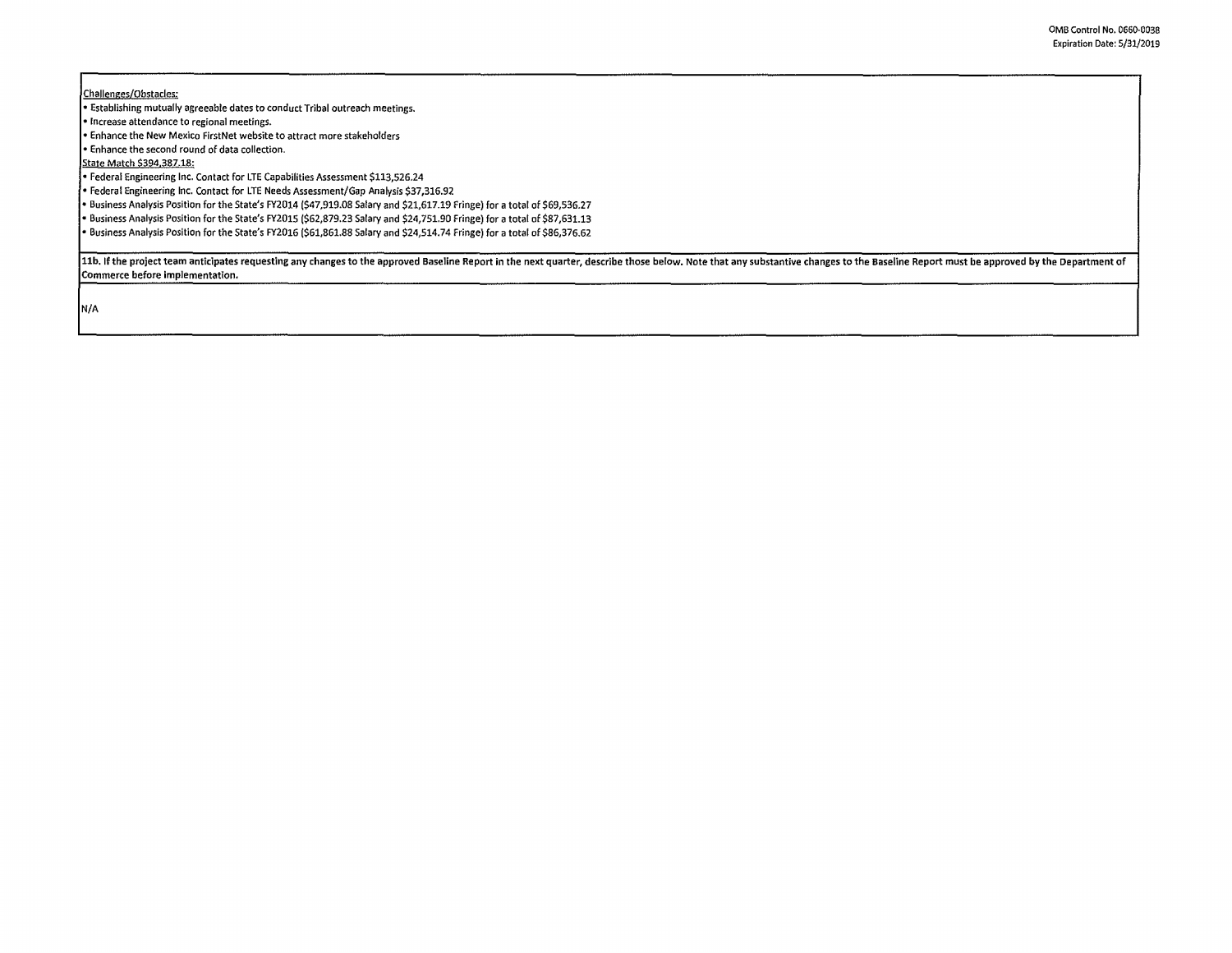\$0.00 \$0.00 \$0.00 \$0.00 \$0.00 S0.00 \$0.00 \$0.00  $\frac{1}{50.00}$ 

11c. Provide any other information that would be useful to NTIA as it assesses this project's progress.

lld. Describe any success stories or best practices you have identified. Please be as specific as possible.

12. Personnel

12a. If the project is not fully staffed, describe how any lack of staffing may impact the project's time line and when the project will be fully staffed.

Excel Staffing Technical Writing Services **Wendor N N Y YOS** Excel Staffing Administrative Services Vendor Vendor N Y Excel Staffing **Technical Writing Services** Vendor **N N Y**<br>Excel Staffing **Administrative Services** Vendor **N N Y Y** Excel Staffin2 Administrative Services Vendor **N** V

Excel Staffing Technical Writing Services<br>
The Courteach Material and Data Collection<br>
The Courte of Material and Data Collection<br>
Vendor N Vendor N V

Analysis Center **N Carlo Collection**<br>Analysis Center **N Carlo Collection Kesselman-Jones Inc.** Education and Outreach **Neuron Control Control Control Control Control Control Control Control Control Control Control Control Control Control Control Control Control Control Control Control Control** CTS Contract Amendment Education and Outreach Vendor Vendor N N Y

**Cutreach Material and Data Collection** Vendor **N N N N N N N N** 

| 12b. Staffing Table - Please include all staff that have contributed time to the project. Please do not remove individuals from this table. |                                       |                |                          |                      |                               |                   |                 |                                  |                                          |
|---------------------------------------------------------------------------------------------------------------------------------------------|---------------------------------------|----------------|--------------------------|----------------------|-------------------------------|-------------------|-----------------|----------------------------------|------------------------------------------|
| Job Title                                                                                                                                   | FTE%                                  |                | Project (s) Assigned     |                      |                               |                   |                 |                                  |                                          |
| <b>Business Analyst</b>                                                                                                                     | 10 <sub>0</sub>                       | SLIGP          |                          |                      |                               |                   |                 |                                  | No Change                                |
| Financial Coordinator -<br>Advanced                                                                                                         | 50                                    | <b>SLIGP</b>   |                          |                      |                               |                   |                 |                                  | No Change                                |
| Financial Specialist - Advanced                                                                                                             | 50                                    | <b>I</b> SLIGP |                          |                      |                               |                   |                 |                                  | No Change                                |
| Financial Coordinator -<br>Operational                                                                                                      | 50                                    | <b>SLIGP</b>   |                          |                      |                               |                   |                 |                                  | No Change                                |
| <b>Administrative Services</b><br>l Coordinator                                                                                             | 50                                    | <b>SLIGP</b>   |                          |                      |                               |                   |                 |                                  | No Change                                |
| 13. Subcontracts (Vendors and/or Subrecipients)                                                                                             |                                       |                |                          |                      |                               |                   |                 |                                  |                                          |
| 13a. Subcontracts Table – include all subcontractors. The totals from this table must equal the "Subcontracts Total" in Question 14f.       |                                       |                |                          |                      |                               |                   |                 |                                  |                                          |
| Name                                                                                                                                        | <b>Subcontract Purpose</b>            |                | Type<br>(Vendor/Subrec.) | RFP/RFQ Issued (Y/N) | Contract<br>Executed<br>(Y/N) | <b>Start Date</b> | <b>End Date</b> | Total Federal Funds<br>Allocated | <b>Total Matching Funds</b><br>Allocated |
| Keller and Heckman                                                                                                                          | Legal Support                         |                | Vendor                   | N                    |                               | 11/12/2014        | 11/17/2015      | \$300,000.00                     | \$0.00                                   |
| New Mexico First                                                                                                                            | <b>Facilitation of Annual Meeting</b> |                | Vendor                   | N                    |                               | 12/1/2014         | 12/30/2014      | \$44,191.00                      | \$0.00                                   |
| ICTS.                                                                                                                                       | Outreach Material                     |                | Vendor                   | N                    |                               | 9/18/2014         | 6/30/2016       | \$11,101.30                      | \$0.00                                   |
| Excel Staffing                                                                                                                              | Technical Writing Services            |                | Vendor                   | N                    | v                             | 5/15/2014         | 6/30/2014       | \$13,582.15                      | \$6,791.11                               |
| <b>Excel Staffing</b>                                                                                                                       | Administrative Services               |                | Vendor                   | Ν                    | v                             | 5/15/2014         | 6/30/2014       | \$8,417.90                       | \$5,611.92                               |

7/1/2014 12/31/2014 7/1/2014 9/30/2015<br>1/30/2015 6/30/2015

4/7/2014 6/30/2015<br>4/30/2015 6/30/2015 4/30/2015 6/30/2015<br>9/18/2014 7/24/2016

7/27/2015 12/1/2016 5/23/2016 6/30/2016 5/19/2016 6/30/2016

6/30/2015

\$49,801.18 \$53,669.44 \$19,152.00 \$5,560.80 \$16,024.00 \$150,438.12 \$15,000.00 \$26,466.31 \$25,749.10

9/18/2014 7/24/2016

13b. Describe any challenges encountered with vendors and/orsubrecipients.

Univ. Of NM Earth Data **Data Collection**